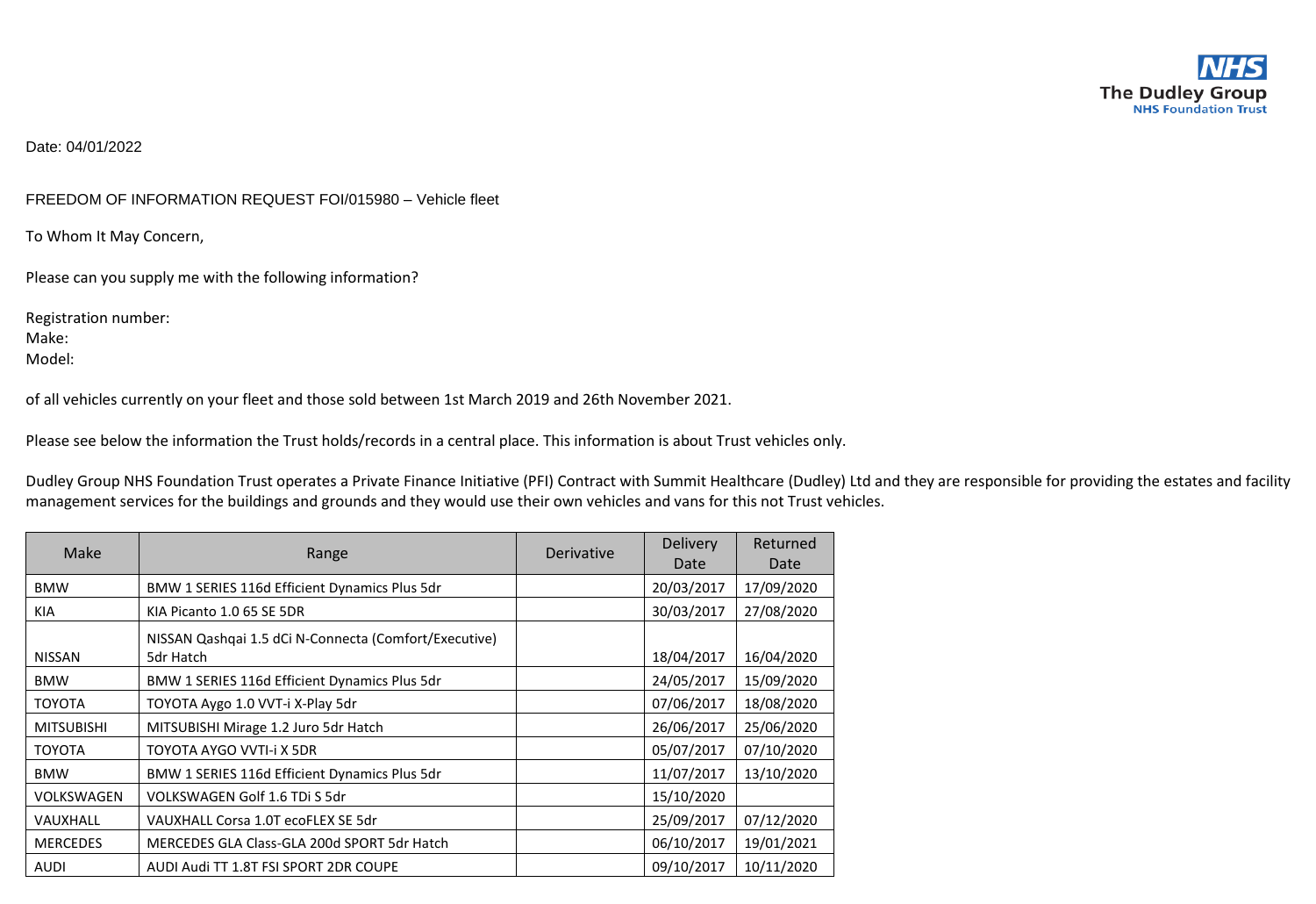| <b>MERCEDES</b>   | MERCEDES A Class A180 SE 5dr Hatch                                                              |                                  | 01/11/2017 | 02/06/2020 |
|-------------------|-------------------------------------------------------------------------------------------------|----------------------------------|------------|------------|
|                   |                                                                                                 |                                  |            |            |
| <b>MERCEDES</b>   | MERCEDES A Class A200d AMG Line PREMIUM 5DR AUTO                                                |                                  | 23/04/2018 | 18/09/2020 |
| <b>HYUNDAI</b>    | HYUNDAI I10 1.2 PREMIUM SE 5DR AUTO HATCHBACK                                                   |                                  | 27/04/2018 | 26/04/2021 |
| <b>TOYOTA</b>     | TOYOTA C-HR 1.8 HYBRID ICON 5DR CVT (LEATHER/NAV)<br><b>HATCHBACK</b>                           |                                  | 23/05/2018 | 23/05/2018 |
| <b>PEUGEOT</b>    | PEUGEOT 3008 1.5 BLUEHDI GT LINE 5DR ESTATE                                                     |                                  | 14/06/2018 |            |
| <b>NISSAN</b>     | NISSAN QASHQAI HATCHBACK 1.2 DiG-T Tekna [Glass Roof<br>Pack] 5dr                               |                                  | 06/07/2018 | 31/08/2021 |
| <b>NISSAN</b>     | NISSAN QASHQAI 1.6 DCI N-CONNECTA (GLASS ROOF<br>PACK) 5DR XTRONIC HATCHBACK (IN STOCK VEHICLE) |                                  | 29/08/2018 | 29/08/2018 |
| <b>AUDI</b>       | AUDI Q3 1.4T FSI SPORT 5DR ESTATE                                                               |                                  | 03/09/2018 | 21/05/2020 |
| <b>BMW</b>        | BMW 2 SERIES DIESEL COUPE 218d SE 2dr [Nav]                                                     |                                  | 27/09/2018 | 27/09/2018 |
| <b>AUDI</b>       | AUDI Q2 1.0 TFSI S LINE 5DR                                                                     |                                  | 28/09/2018 | 28/09/2018 |
| <b>TOYOTA</b>     | TOYOTA PRIUS 1.8 VVTI PLUG IN BUSINESS EDITION PLUS<br><b>5DR CVT HATCHBACK</b>                 |                                  | 19/10/2018 | 23/12/2020 |
| <b>NISSAN</b>     | NISSAN LEAF HATCHBACK N-Connecta 5dr Auto                                                       |                                  | 22/10/2018 | 11/03/2021 |
| KIA               | KIA RIO HATCHBACK 1.25 1 5dr                                                                    |                                  | 24/10/2018 | 24/10/2018 |
| RENAULT           | RENAULT CAPTUR 1.5 DCI 90 ICONIC 5DR                                                            |                                  | 09/11/2018 | 20/04/2020 |
| <b>MERCEDES</b>   | MERCEDES BENZ C CLASS C43 4MATIC PREMIUM PLUS<br><b>2DR AUTO COUPE</b>                          |                                  | 14/12/2018 | 14/12/2018 |
| <b>TOYOTA</b>     | TOYOTA C-HR HATCHBACK 1.8 Hybrid Excel 5dr CVT<br>[Leather]                                     |                                  | 04/01/2019 |            |
| <b>NISSAN</b>     | NISSAN QASHQAI 1.3 DiG-T 160 Tekna 5dr Hatch 6sp                                                |                                  | 07/01/2019 | 07/01/2019 |
| VOLKSWAGEN        | VOLKSWAGEN T-ROC HATCHBACK 1.0 TSI Design 5dr                                                   |                                  | 30/01/2019 | 30/01/2019 |
| <b>FORD</b>       | FORD FOCUS DIESEL ESTATE 1.5 TDCi 120 Titanium 5dr                                              |                                  | 12/02/2019 | 08/11/2021 |
| VAUXHALL          | VAUXHALL MOKKA X HATCHBACK 1.4T Elite Nav 5dr 4WD                                               |                                  | 07/03/2019 | 07/03/2019 |
| RENAULT           | RENAULT CAPTUR HATCHBACK 0.9 TCE 90 Play 5dr                                                    |                                  | 20/03/2019 | 31/03/2021 |
| <b>NISSAN</b>     | NISSAN QASHQAI 1.3 DIG-T ACENTA PREMIUM 5DR                                                     |                                  | 27/03/2019 | 27/03/2019 |
| <b>TOYOTA</b>     | <b>PRIUS</b>                                                                                    | 1.8 VVTi Excel 5dr<br><b>CVT</b> | 05/07/2019 |            |
| RENAULT           |                                                                                                 | See Colum C                      | 18/05/2021 |            |
|                   | RENAULT CLIO 1.5 DCI 90 GT LINE 5DR HATCH                                                       |                                  |            |            |
| <b>MITSUBISHI</b> | <b>OUTLANDER</b>                                                                                | 2.4 PHEV 4h 5dr<br>Auto          | 16/05/2019 |            |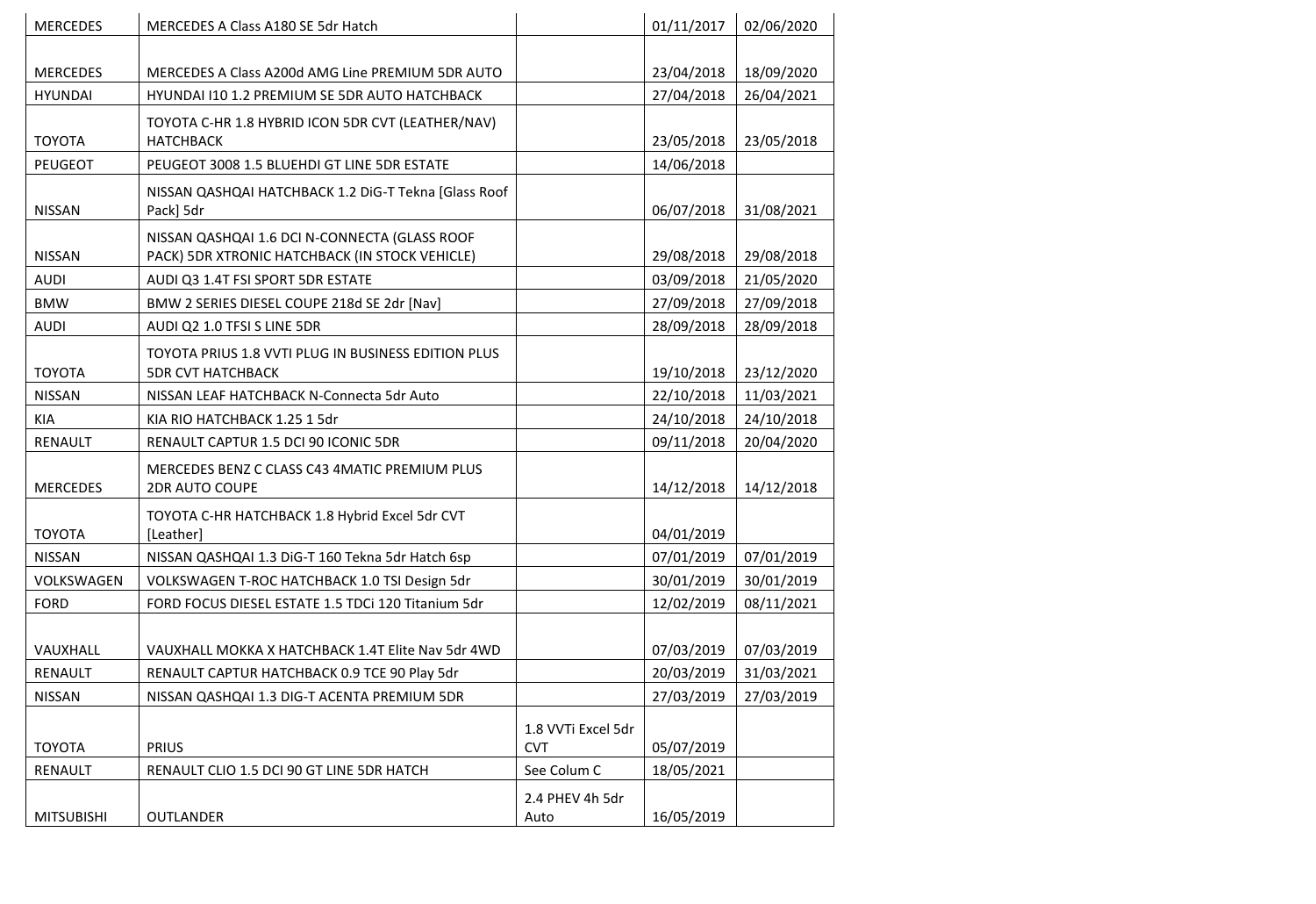|                                 |                                                                    | 2.0 D180 R-<br>Dynamic HSE 5dr                          |            |
|---------------------------------|--------------------------------------------------------------------|---------------------------------------------------------|------------|
| <b>LAND ROVER</b>               | RANGE ROVER EVOQUE                                                 | Auto                                                    | 20/09/2019 |
| <b>TOYOTA</b>                   | $C-HR$                                                             | 1.8 Hybrid Excel<br>5dr CVT [Leather]                   | 01/10/2019 |
| Renault                         | Kangoo                                                             | 15 ML19d75 Bus+<br>E <sub>6</sub>                       | 24/06/2019 |
| MERCEDES-<br><b>BENZ</b>        | MERCEDES-BENZ C CLASS SALOON C200 4Matic AMG Line<br>4dr 9G-Tronic | See Colum C                                             | 20/05/2019 |
| <b>VOLVO</b>                    | <b>XC40</b>                                                        | 1.5 T3 [163] R<br>DESIGN Pro 5dr                        | 20/11/2019 |
| VOLKSWAGEN                      | VOLKSWAGEN T-ROC HATCHBACK 1.0 TSI SEL 5dr                         | See Colum C                                             | 25/05/2019 |
| LEXUS                           | <b>UX</b>                                                          | 250h 2.0 5dr CVT<br>[Premium Pack]                      | 19/06/2019 |
| <b>FORD</b>                     | FORD FIESTA HATCHBACK 1.1 Zetec 5dr                                | See Colum C                                             | 04/06/2019 |
| <b>BMW</b>                      | X <sub>2</sub>                                                     | sDrive 18i Sport<br>5dr                                 | 20/08/2019 |
| <b>TOYOTA</b>                   | RAV4                                                               | 2.5 VVT-i Hybrid<br>Dynamic 5dr CVT<br>[Pan Rf/JBL+PVM] | 07/01/2020 |
| <b>MINI</b>                     | COUNTRYMAN                                                         | 1.5 Cooper<br>Classic ALL4 5dr                          | 04/11/2019 |
| MERCEDES-<br><b>BENZ</b>        | <b>GLA CLASS</b>                                                   | GLA 180 Urban<br><b>Edition 5dr Auto</b>                | 13/09/2019 |
| <b>MERCEDES-</b><br><b>BENZ</b> | A CLASS                                                            | A180 AMG Line<br>Premium 5dr<br>Auto                    | 14/11/2019 |
| <b>TESLA</b>                    | MODEL <sub>3</sub>                                                 | Long Range AWD<br>4dr Auto                              | 13/12/2019 |
| SUZUKI                          | <b>VITARA</b>                                                      | 1.0 Boosterjet SZ-<br>T 5dr                             | 20/09/2019 |
| <b>NISSAN</b>                   | QASHQAI                                                            | 1.7 dCi N-<br>Connecta 5dr<br>4WD                       | 20/01/2020 |
| <b>TESLA</b>                    | MODEL <sub>3</sub>                                                 | Long Range AWD<br>4dr Auto                              | 19/12/2019 |
| <b>TESLA</b>                    | MODEL <sub>3</sub>                                                 | Long Range AWD<br>4dr Auto                              | 13/03/2020 |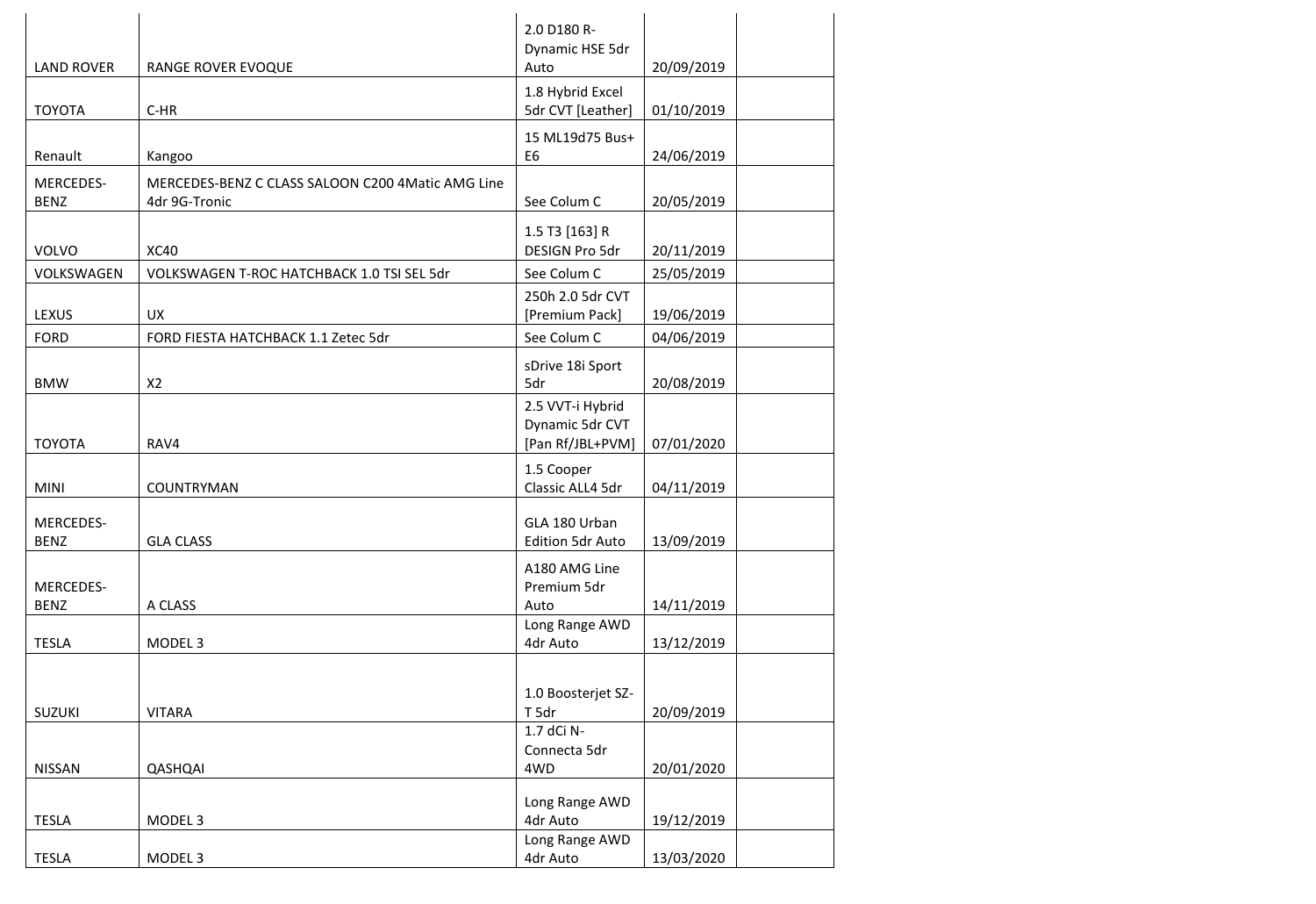|                   |                    | Long Range AWD     |            |
|-------------------|--------------------|--------------------|------------|
| <b>TESLA</b>      | MODEL <sub>3</sub> | 4dr Auto           | 10/04/2020 |
|                   |                    | 1.0 EcoBoost ST-   |            |
|                   |                    | Line Navigation    |            |
| <b>FORD</b>       | <b>FIESTA</b>      | 3dr                | 14/10/2019 |
|                   |                    | Performance        |            |
|                   |                    | AWD 4dr            |            |
|                   |                    | [Performance       |            |
| <b>TESLA</b>      | MODEL <sub>3</sub> | Upgrade] Auto      | 12/03/2020 |
|                   |                    | 1.0 TSI Ecomotive  |            |
| <b>SEAT</b>       | <b>ATECA</b>       | SE [EZ] 5dr        | 20/12/2019 |
| VOLKSWAGEN        | T-ROC              | 1.0 TSI Design 5dr | 02/03/2020 |
|                   |                    | 1.0 TSI 95 R Line  |            |
| VOLKSWAGEN        | POLO               | 5dr                | 10/09/2020 |
|                   |                    | 294kW EV400 S      |            |
| <b>JAGUAR</b>     | <b>I-PACE</b>      | 90kWh 5dr Auto     | 16/07/2020 |
| <b>AUDI</b>       | A1                 | 25 TFSI Sport 5dr  | 17/03/2020 |
|                   |                    | 110kW N-           |            |
|                   |                    | Connecta 40kWh     |            |
| <b>NISSAN</b>     | LEAF               | 5dr Auto           | 27/08/2020 |
|                   |                    | 2.4 PHEV           |            |
|                   |                    | Dynamic 5dr        |            |
| <b>MITSUBISHI</b> | <b>OUTLANDER</b>   | Auto               | 11/03/2020 |
|                   |                    | Performance        |            |
|                   |                    | AWD 4dr            |            |
|                   |                    | [Performance       |            |
| <b>TESLA</b>      | MODEL <sub>3</sub> | Upgrade] Auto      | 08/04/2020 |
|                   |                    | Performance        |            |
|                   |                    | AWD 4dr            |            |
| <b>TESLA</b>      | MODEL <sub>3</sub> | [Performance       | 22/05/2020 |
|                   |                    | Upgrade] Auto      |            |
|                   |                    | 150kW Premium      |            |
|                   |                    | 64kWh 5dr Auto     |            |
| <b>HYUNDAI</b>    | <b>KONA</b>        | [10.5kW Charger]   | 05/08/2020 |
|                   |                    | Performance        |            |
|                   |                    | AWD 4dr            |            |
|                   |                    | [Performance       |            |
| <b>TESLA</b>      | MODEL <sub>3</sub> | Upgrade] Auto      | 27/05/2020 |
|                   |                    | 230kW 50           |            |
|                   |                    | Quattro 71kWh      |            |
| <b>AUDI</b>       | E-TRON             | Technik 5dr Auto   | 21/10/2020 |
| MERCEDES-         |                    | A250e AMG Line     |            |
| <b>BENZ</b>       | A CLASS            | 5dr Auto           | 01/09/2020 |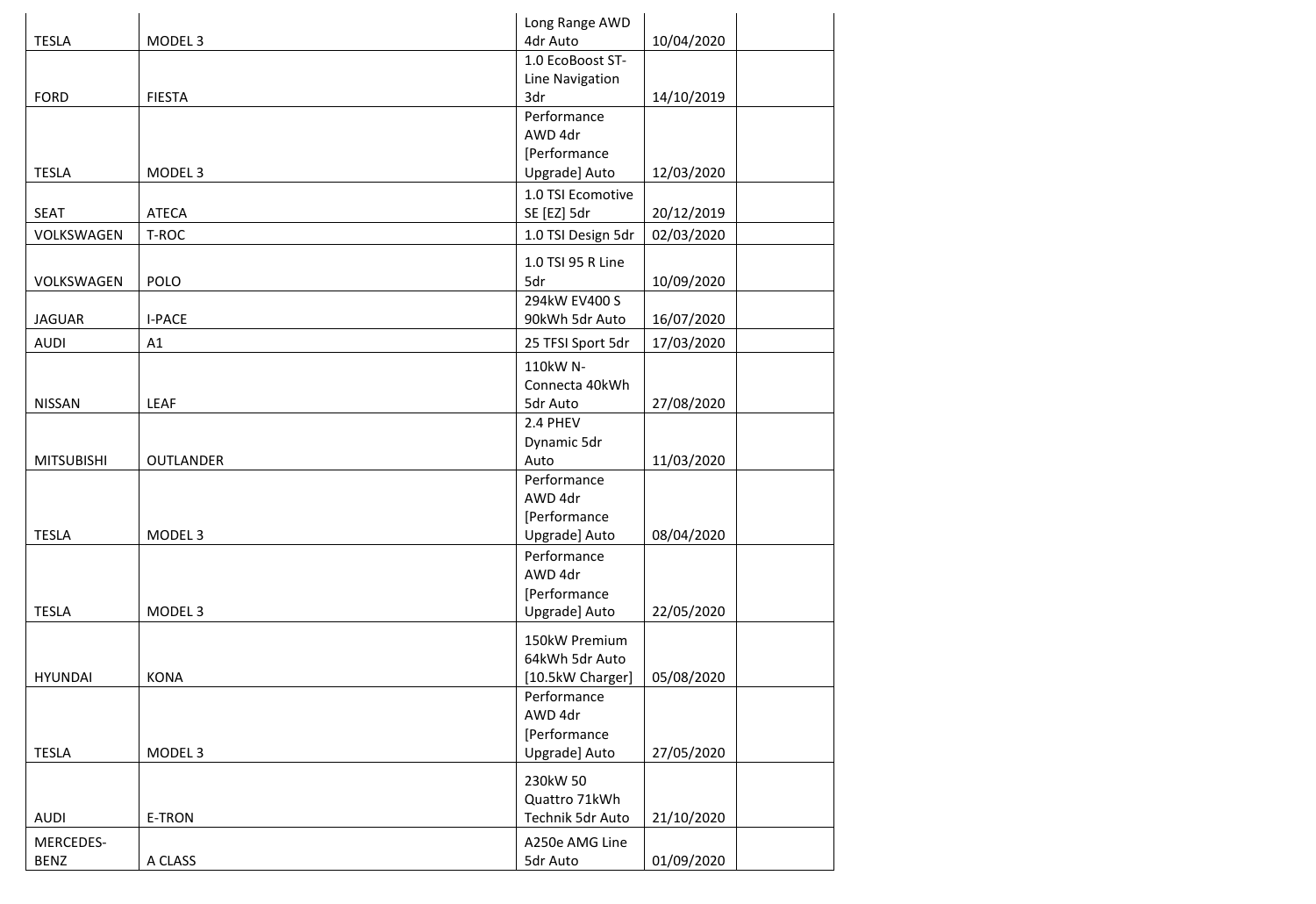| Volkswagen   | Transporter        | 2.0 TDI 110<br>Highline Van   | 23/02/2021 |
|--------------|--------------------|-------------------------------|------------|
|              |                    | 230kW 50                      |            |
|              |                    | Quattro 71kWh                 |            |
| <b>AUDI</b>  | <b>E-TRON</b>      | Technik 5dr Auto              | 15/09/2020 |
|              |                    | 1.0 TSI 115 FR                |            |
| <b>SEAT</b>  | <b>ARONA</b>       | [EZ] 5dr                      | 20/07/2020 |
| <b>AUDI</b>  | A1                 | 25 TFSI Sport 5dr             | 15/09/2020 |
| MERCEDES-    |                    | 300kW AMG Line                |            |
| <b>BENZ</b>  | EQC                | 80kWh 5dr Auto                | 24/09/2020 |
|              |                    | Long Range AWD                |            |
| <b>TESLA</b> | MODEL <sub>3</sub> | 4dr Auto                      | 25/09/2020 |
|              |                    | 300kW AMG Line                |            |
| MERCEDES-    |                    | Premium Plus                  |            |
| <b>BENZ</b>  | EQC                | 80kWh 5dr Auto                | 16/11/2020 |
|              |                    | 1.2 PureTech 130              |            |
| PEUGEOT      | 2008               | GT Line 5dr                   | 12/11/2020 |
| VOLKSWAGEN   | <b>T-CROSS</b>     | 1.0 TSI S 5dr                 | 04/12/2020 |
|              |                    | Long Range AWD                |            |
| <b>TESLA</b> | MODEL S            | 5dr Auto                      | 11/12/2020 |
|              |                    | Long Range AWD                |            |
| <b>TESLA</b> | MODEL X            | 5dr Auto [7 Seat]             | 30/09/2020 |
|              |                    | 230kW 50                      |            |
|              |                    | Quattro 71kWh                 |            |
| <b>AUDI</b>  | <b>E-TRON</b>      | Technik 5dr Auto              | 14/08/2020 |
|              |                    | 150kW 4 64kWh                 |            |
| KIA          | E-NIRO             | 5dr Auto                      | 13/11/2020 |
| <b>BMW</b>   | 13                 | 125kW 42kWh<br>5dr Auto       | 14/12/2020 |
|              |                    |                               |            |
| MERCEDES-    |                    | A250e AMG Line                |            |
| <b>BENZ</b>  | A CLASS            | 5dr Auto                      | 08/10/2020 |
| <b>BMW</b>   | 1 SERIES           | 118i M Sport 5dr<br>Step Auto | 19/02/2021 |
|              |                    |                               |            |
| <b>TESLA</b> | MODEL <sub>3</sub> | Long Range AWD<br>4dr Auto    | 24/09/2020 |
|              |                    | 150kW 4+64kWh                 |            |
| KIA          | E-NIRO             | 5dr Auto                      | 08/12/2020 |
|              |                    | 150kW 4 64kWh                 |            |
| KIA          | E-NIRO             | 5dr Auto                      | 28/10/2020 |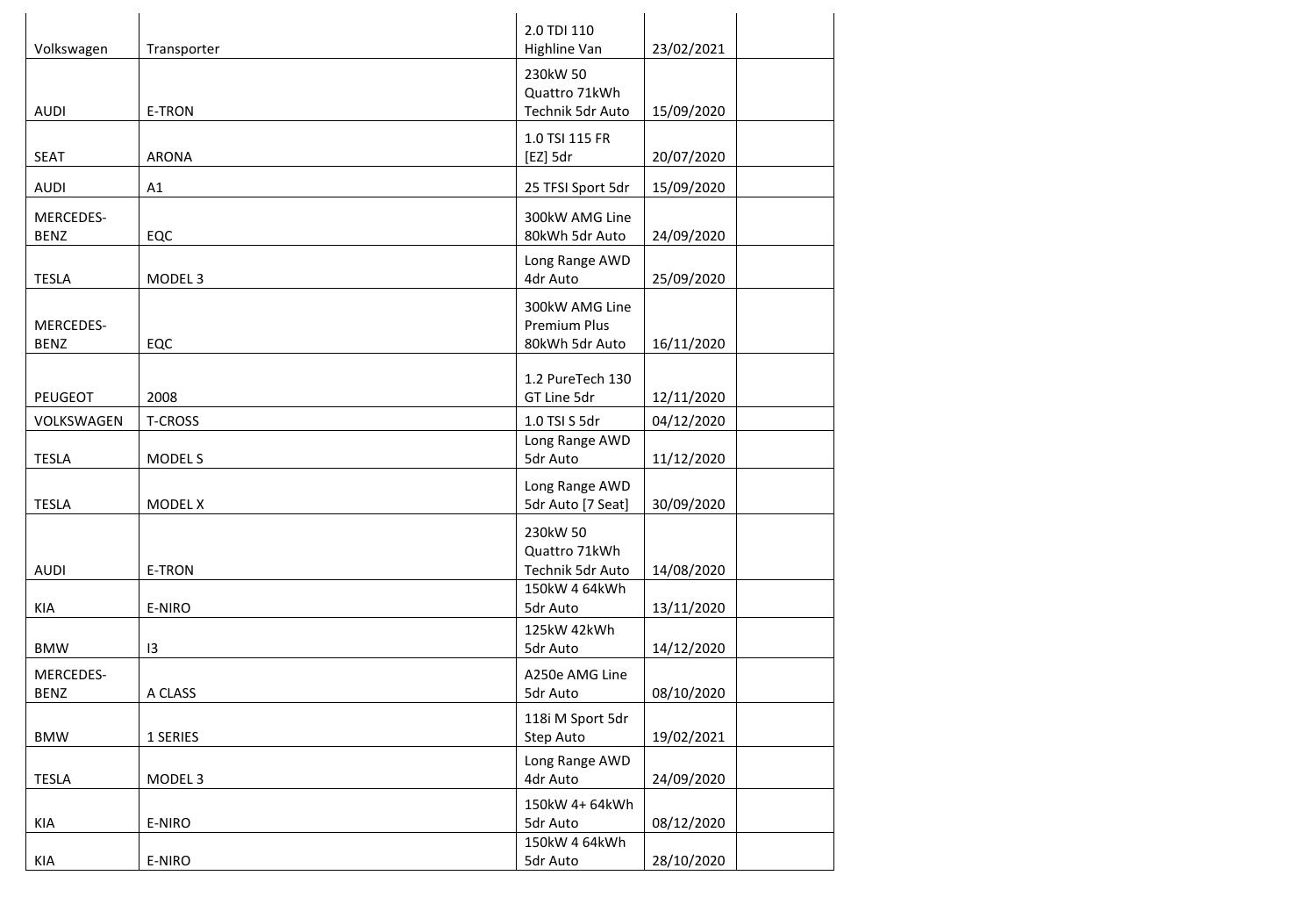|                |                    | 100kW GT                 |            |
|----------------|--------------------|--------------------------|------------|
| PEUGEOT        | 2008               | 50kWh 5dr Auto           | 31/03/2021 |
|                |                    | 294kW EV400 S            |            |
| <b>JAGUAR</b>  | <b>I-PACE</b>      | 90kWh 5dr Auto           | 18/09/2020 |
|                |                    | 294kW EV400              |            |
|                |                    | HSE 90kWh 5dr            |            |
|                |                    | Auto [11kW               |            |
| <b>JAGUAR</b>  | <b>I-PACE</b>      | Charger]                 | 05/02/2021 |
|                |                    | 294kW EV400 S            |            |
| <b>JAGUAR</b>  | <b>I-PACE</b>      | 90kWh 5dr Auto           | 30/09/2020 |
|                |                    | 100kW Premium            |            |
| <b>HYUNDAI</b> | <b>IONIQ</b>       | 38kWh 5dr Auto           | 03/11/2020 |
| MERCEDES-      |                    | A250e AMG Line           |            |
| <b>BENZ</b>    | A CLASS            | 5dr Auto                 | 04/11/2020 |
|                |                    | 150kW Premium            |            |
|                |                    | SE 64kWh 5dr             |            |
|                |                    | Auto [10.5kW             |            |
| <b>HYUNDAI</b> | <b>KONA</b>        | Charger]                 | 14/12/2020 |
|                |                    |                          |            |
|                |                    | 1.6 GDi PHEV 3           |            |
| <b>KIA</b>     | <b>NIRO</b>        | 5dr DCT                  | 18/12/2020 |
|                |                    | 2.0 Cooper D             |            |
|                |                    | Sport 5dr                |            |
|                |                    | [Comfort/Nav+            |            |
| <b>MINI</b>    | COUNTRYMAN         | Pack]                    | 01/03/2021 |
|                |                    | Performance              |            |
|                |                    | AWD 4dr                  |            |
|                |                    | [Performance             |            |
| <b>TESLA</b>   | MODEL <sub>3</sub> | Upgrade] Auto            | 10/12/2020 |
|                |                    | 25 TFSI Technik          |            |
| <b>AUDI</b>    | A1                 | 5dr                      | 19/01/2021 |
|                |                    | 135kW Cooper S           |            |
|                |                    | 133kWh3dr                |            |
| <b>MINI</b>    | <b>HATCHBACK</b>   | Auto                     | 12/01/2021 |
|                |                    |                          |            |
| MERCEDES-      |                    | 300kW AMG Line           |            |
| <b>BENZ</b>    | EQC                | 80kWh 5dr Auto           | 02/11/2020 |
| MERCEDES-      |                    | 300kW AMG Line           |            |
| <b>BENZ</b>    | EQC                | 80kWh 5dr Auto           | 06/01/2021 |
|                |                    | <b>GLA 250e</b>          |            |
|                |                    | <b>Exclusive Edition</b> |            |
| MERCEDES-      |                    | Premium 5dr              |            |
| <b>BENZ</b>    | GLA                | Auto                     | 06/05/2021 |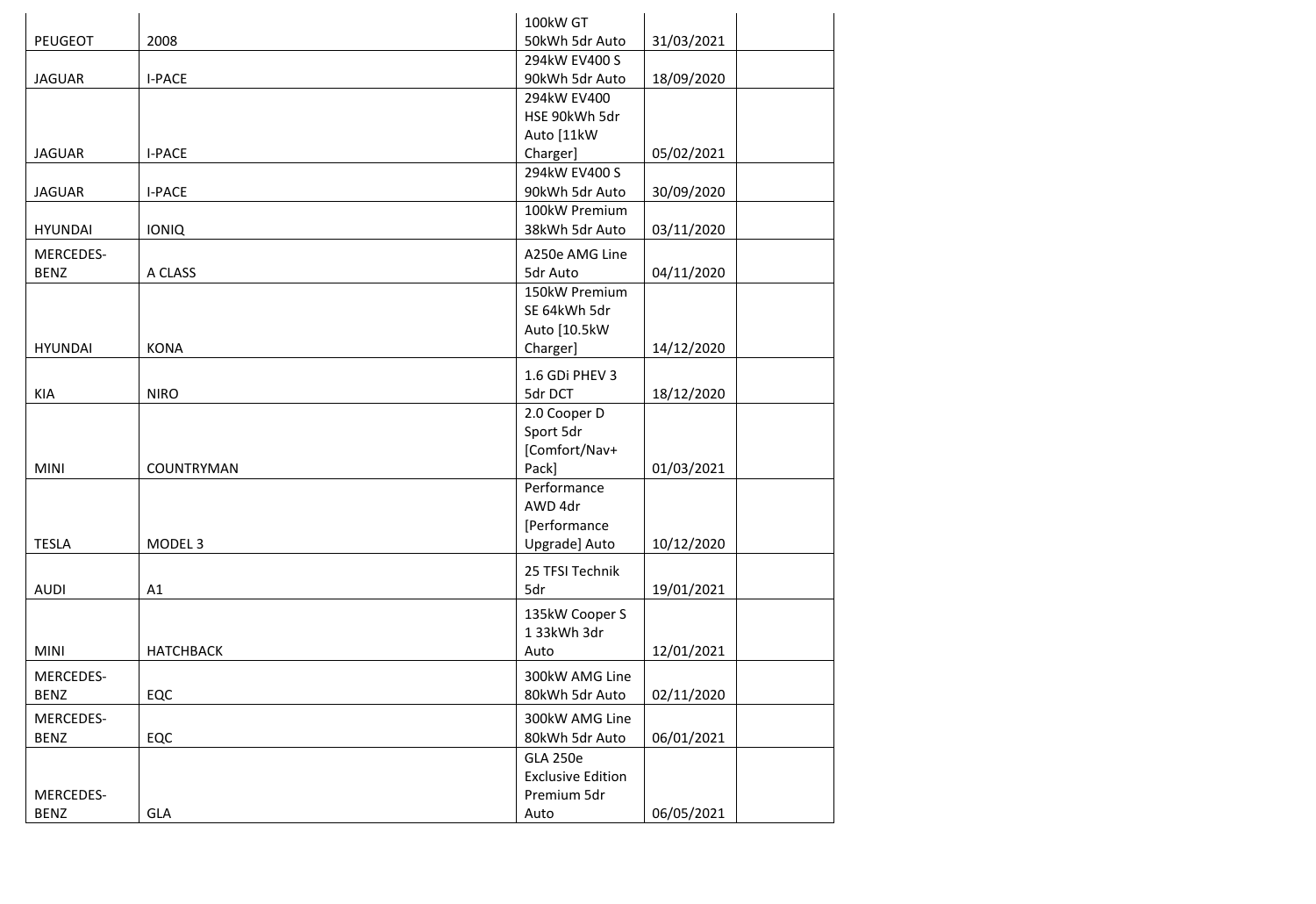|                |                    | 1.5 T5 Recharge       |            |
|----------------|--------------------|-----------------------|------------|
|                |                    | PHEV Inscription      |            |
| <b>VOLVO</b>   | <b>XC40</b>        | 5dr Auto              | 02/11/2020 |
| MERCEDES-      |                    | 300kW AMG Line        |            |
| <b>BENZ</b>    | EQC                | 80kWh 5dr Auto        | 03/11/2020 |
| MERCEDES-      |                    | A250e AMG Line        |            |
| <b>BENZ</b>    | A CLASS            | 4dr Auto              | 20/11/2020 |
|                |                    | 1.6 GDi Plug-in       |            |
|                |                    | <b>Hybrid Premium</b> |            |
| <b>HYUNDAI</b> | <b>IONIQ</b>       | SE 5dr DCT            | 26/04/2021 |
|                |                    | 294kW EV400 S         |            |
|                |                    | 90kWh 5dr Auto        |            |
| <b>JAGUAR</b>  | <b>I-PACE</b>      | [11kW Charger]        | 03/12/2020 |
|                |                    | 294kW EV400 S         |            |
| <b>JAGUAR</b>  | <b>I-PACE</b>      | 90kWh 5dr Auto        | 28/08/2020 |
|                |                    | Performance           |            |
|                |                    | AWD 4dr               |            |
|                |                    | [Performance          |            |
| <b>TESLA</b>   | MODEL <sub>3</sub> | Upgrade] Auto         | 01/12/2020 |
|                |                    | 230kW 50              |            |
|                |                    | Quattro 71kWh         |            |
| <b>AUDI</b>    | <b>E-TRON</b>      | Technik 5dr Auto      | 03/11/2020 |
|                |                    | 1.5d 100PS            |            |
| Vauxhall       | Vivaro             | Sportive H1 Van       | 27/07/2021 |
| MERCEDES-      |                    | 300kW AMG Line        |            |
| <b>BENZ</b>    | EQC                | 80kWh 5dr Auto        | 14/12/2020 |
|                |                    | EQC 400 300kW         |            |
| MERCEDES-      |                    | Sport 80kWh 5dr       |            |
| <b>BENZ</b>    | EQC                | Auto                  | 12/02/2021 |
|                |                    | 294kW EV400 S         |            |
|                |                    | 90kWh 5dr Auto        |            |
| <b>JAGUAR</b>  | <b>I-PACE</b>      | [11kW Charger]        | 07/12/2020 |
|                |                    | 230kW 50              |            |
|                |                    | Quattro 71kWh         |            |
| <b>AUDI</b>    | E-TRON             | Technik 5dr Auto      | 23/11/2020 |
|                |                    | 294kW EV400 S         |            |
|                |                    | 90kWh 5dr Auto        |            |
| <b>JAGUAR</b>  | <b>I-PACE</b>      | [11kW Charger]        | 30/11/2020 |
|                |                    | Long Range AWD        |            |
| <b>TESLA</b>   | MODEL <sub>3</sub> | 4dr Auto              | 03/03/2021 |
| MERCEDES-      |                    | A250e AMG Line        |            |
| <b>BENZ</b>    | A CLASS            | 4dr Auto              | 22/11/2020 |
|                |                    |                       |            |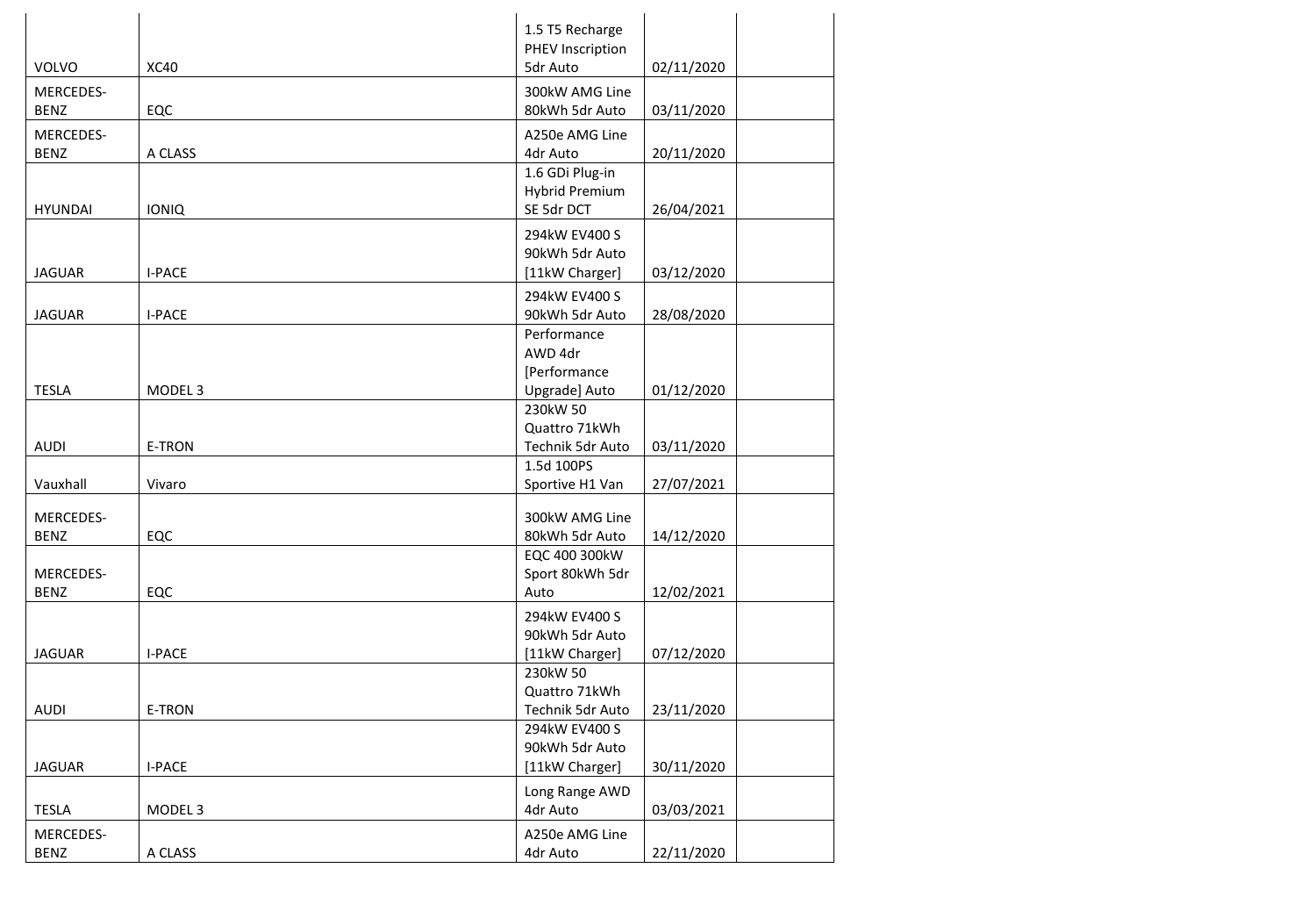| <b>BMW</b>               | 1 SERIES           | 116d M Sport 5dr<br>Step Auto                           | 23/04/2021 |
|--------------------------|--------------------|---------------------------------------------------------|------------|
| <b>TESLA</b>             | MODEL <sub>3</sub> | Long Range AWD<br>4dr Auto                              | 22/12/2020 |
| <b>JAGUAR</b>            | <b>I-PACE</b>      | 294kW EV400 S<br>90kWh 5dr Auto<br>[11kW Charger]       | 21/12/2020 |
| KIA                      | SPORTAGE           | 1.6 GDi ISG 2 5dr                                       | 12/02/2021 |
| <b>JAGUAR</b>            | <b>I-PACE</b>      | 294kW EV400 S<br>90kWh 5dr Auto<br>[11kW Charger]       | 04/01/2021 |
| <b>TOYOTA</b>            | <b>PRIUS</b>       | 1.8 VVTi Active<br>5dr CVT                              | 13/01/2021 |
| MERCEDES-<br><b>BENZ</b> | GLA                | <b>GLA 250e</b><br><b>Exclusive Edition</b><br>5dr Auto | 20/01/2021 |
| <b>MINI</b>              | COUNTRYMAN         | 1.5 Cooper S E<br><b>Classic ALL4 PHEV</b><br>5dr Auto  | 15/02/2021 |
| MERCEDES-<br><b>BENZ</b> | EQC                | 300kW AMG Line<br>80kWh 5dr Auto                        | 19/01/2021 |
| <b>LAND ROVER</b>        | RANGE ROVER EVOQUE | 1.5 P300e R-<br>Dynamic S 5dr<br>Auto                   | 05/02/2021 |
| <b>BMW</b>               | X <sub>3</sub>     | xDrive 30e M<br>Sport 5dr Auto<br>[Plus Pack]           | 06/09/2021 |
| <b>SKODA</b>             | <b>KAMIQ</b>       | 1.0 TSI 95 SE 5dr                                       | 21/04/2021 |
| MERCEDES-<br><b>BENZ</b> | A CLASS            | A250e AMG Line<br>4dr Auto                              | 31/03/2021 |
| <b>AUDI</b>              | A1                 | 25 TFSI Technik<br>5dr                                  | 13/04/2021 |
| MERCEDES-<br><b>BENZ</b> | EQC                | EQC 400 300kW<br>AMG Line 80kWh<br>5dr Auto             | 29/03/2021 |
| <b>JAGUAR</b>            | <b>I-PACE</b>      | 294kW EV400<br>HSE 90kWh 5dr<br>Auto [11kW<br>Charger]  | 23/02/2021 |
| TESLA                    | MODEL 3            | Long Range AWD<br>4dr Auto                              | 13/03/2021 |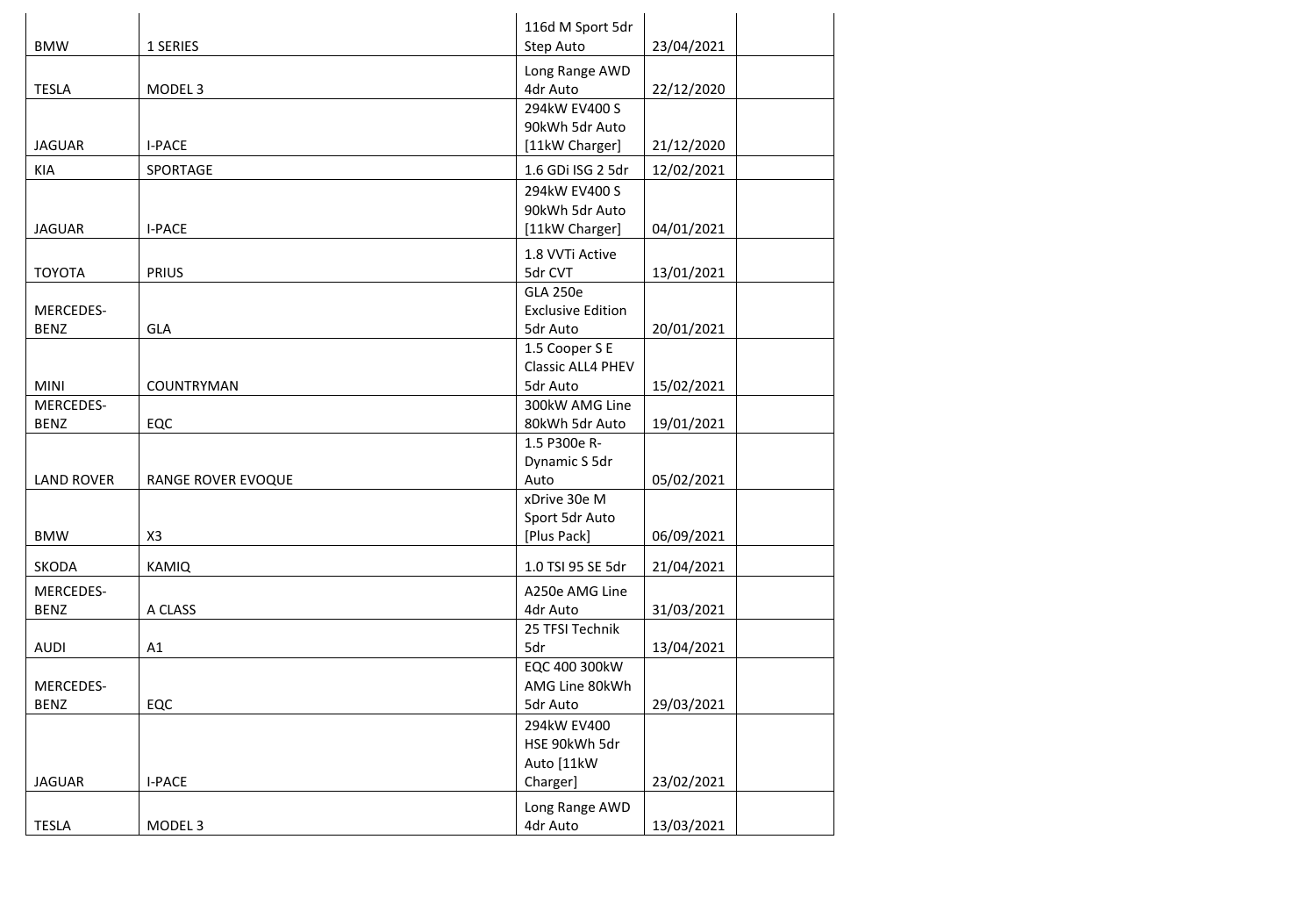|                                 |                    | 110kW N-<br>Connecta 40kWh                                         |            |
|---------------------------------|--------------------|--------------------------------------------------------------------|------------|
| <b>NISSAN</b>                   | LEAF               | 5dr Auto                                                           | 08/03/2021 |
| <b>AUDI</b>                     | E-TRON             | 230kW 50<br>Quattro 71kWh<br>Technik 5dr Auto                      | 20/05/2021 |
| <b>AUDI</b>                     | <b>E-TRON</b>      | 300kW 55<br>Quattro 95kWh S<br>Line 5dr Auto                       | 19/04/2021 |
| MERCEDES-<br><b>BENZ</b>        | EQC                | EQC 400 300kW<br>AMG Line 80kWh<br>5dr Auto                        | 21/04/2021 |
| <b>MINI</b>                     | <b>HATCHBACK</b>   | 1.5 One Classic II<br>5dr                                          | 05/02/2021 |
| MERCEDES-<br><b>BENZ</b>        | <b>GLA</b>         | <b>GLA 250e</b><br><b>Exclusive Edition</b><br>5dr Auto            | 26/03/2021 |
| MERCEDES-<br><b>BENZ</b>        | EQC                | EQC 400 300kW<br>AMG Line<br><b>Premium Plus</b><br>80kWh 5dr Auto | 27/05/2021 |
| <b>AUDI</b>                     | <b>E-TRON</b>      | 300kW 55<br>Quattro 95kWh S<br>Line 5dr Auto                       | 15/04/2021 |
| <b>AUDI</b>                     | E-TRON             | 230kW 50<br>Quattro 71kWh<br>Technik 5dr Auto                      | 23/04/2021 |
| <b>AUDI</b>                     | A <sub>3</sub>     | 40 TFSI e Sport<br>5dr S Tronic                                    | 17/03/2021 |
| <b>LAND ROVER</b>               | RANGE ROVER EVOQUE | 2.0 D165 R-<br>Dynamic S 5dr<br>2WD                                | 27/07/2021 |
| <b>MERCEDES-</b><br><b>BENZ</b> | EQC                | EQC 400 300kW<br>AMG Line 80kWh<br>5dr Auto                        | 27/04/2021 |
| SKODA                           | <b>KAMIQ</b>       | 1.0 TSI 95 SE 5dr                                                  | 26/05/2021 |
| MINI                            | <b>НАТСНВАСК</b>   | 135kW Cooper S<br>Level 2 33kWh<br>3dr Auto                        | 30/09/2021 |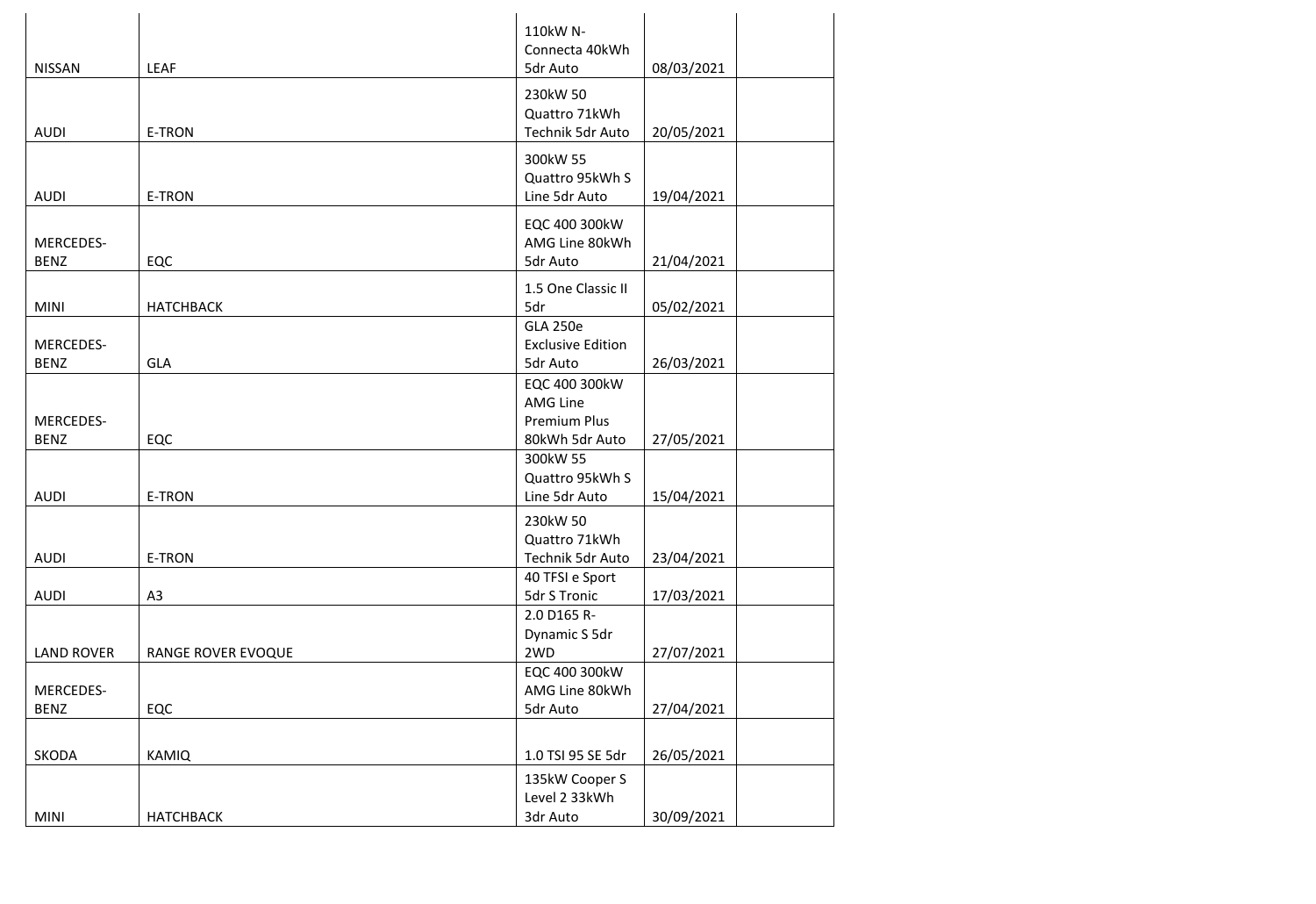|                  |                    | <b>GLE 350de</b>                 |            |
|------------------|--------------------|----------------------------------|------------|
| MERCEDES-        |                    | 4Matic AMG Line<br>Prem Plus 5dr |            |
| <b>BENZ</b>      | <b>GLE</b>         | 9G-Tronic                        | 23/11/2021 |
|                  |                    | 1.5 Cooper                       |            |
|                  |                    | Classic 2dr [Nav                 |            |
| <b>MINI</b>      | <b>CONVERTIBLE</b> | Pack]                            | 20/07/2021 |
|                  |                    | 150kW Life Pro                   |            |
| VOLKSWAGEN       | ID.3               | Performance<br>62kWh 5dr Auto    | 18/05/2021 |
|                  |                    | 100kW Allure                     |            |
|                  |                    | Premium 50kWh                    |            |
| PEUGEOT          | 2008               | 5dr Auto                         | 31/08/2021 |
|                  |                    | Long Range AWD                   |            |
| <b>TESLA</b>     | MODEL <sub>3</sub> | 4dr Auto                         | 26/05/2021 |
|                  |                    | 100kW Premium                    |            |
| <b>HYUNDAI</b>   | <b>IONIQ</b>       | 38kWh 5dr Auto                   | 16/08/2021 |
|                  |                    | xDrive 25e Sport                 |            |
| <b>BMW</b>       | X1                 | 5dr Auto                         | 04/04/2021 |
|                  |                    | EQC 400 300kW                    |            |
| <b>MERCEDES-</b> |                    | AMG Line<br><b>Premium Plus</b>  |            |
| <b>BENZ</b>      | EQC                | 80kWh 5dr Auto                   | 21/05/2021 |
|                  |                    |                                  |            |
|                  |                    | 300kW 55<br>Quattro 95kWh S      |            |
| <b>AUDI</b>      | E-TRON             | Line 5dr Auto                    | 01/06/2021 |
|                  |                    |                                  |            |
|                  |                    | 150kW Premium                    |            |
| <b>HYUNDAI</b>   | <b>KONA</b>        | 64kWh 5dr Auto                   | 24/06/2021 |
|                  |                    | 300kW 55<br>Quattro 95kWh S      |            |
| <b>AUDI</b>      | E-TRON             | Line 5dr Auto                    | 08/06/2021 |
|                  |                    | 40 TFSI e Sport                  |            |
| <b>AUDI</b>      | A <sub>3</sub>     | 5dr S Tronic                     | 16/06/2021 |
|                  |                    | 300kW 55                         |            |
|                  |                    | Quattro 95kWh S                  |            |
| <b>AUDI</b>      | E-TRON             | Line 5dr Auto                    | 25/06/2021 |
|                  |                    | 100kW Premium                    |            |
| <b>HYUNDAI</b>   | <b>IONIQ</b>       | 38kWh 5dr Auto                   | 13/07/2021 |
|                  |                    | 1.4 eHybrid FR                   |            |
| <b>SEAT</b>      | LEON               | 5dr DSG                          | 05/08/2021 |
| MERCEDES-        |                    | A250e AMG Line                   |            |
| <b>BENZ</b>      | A CLASS            | 4dr Auto                         | 16/11/2021 |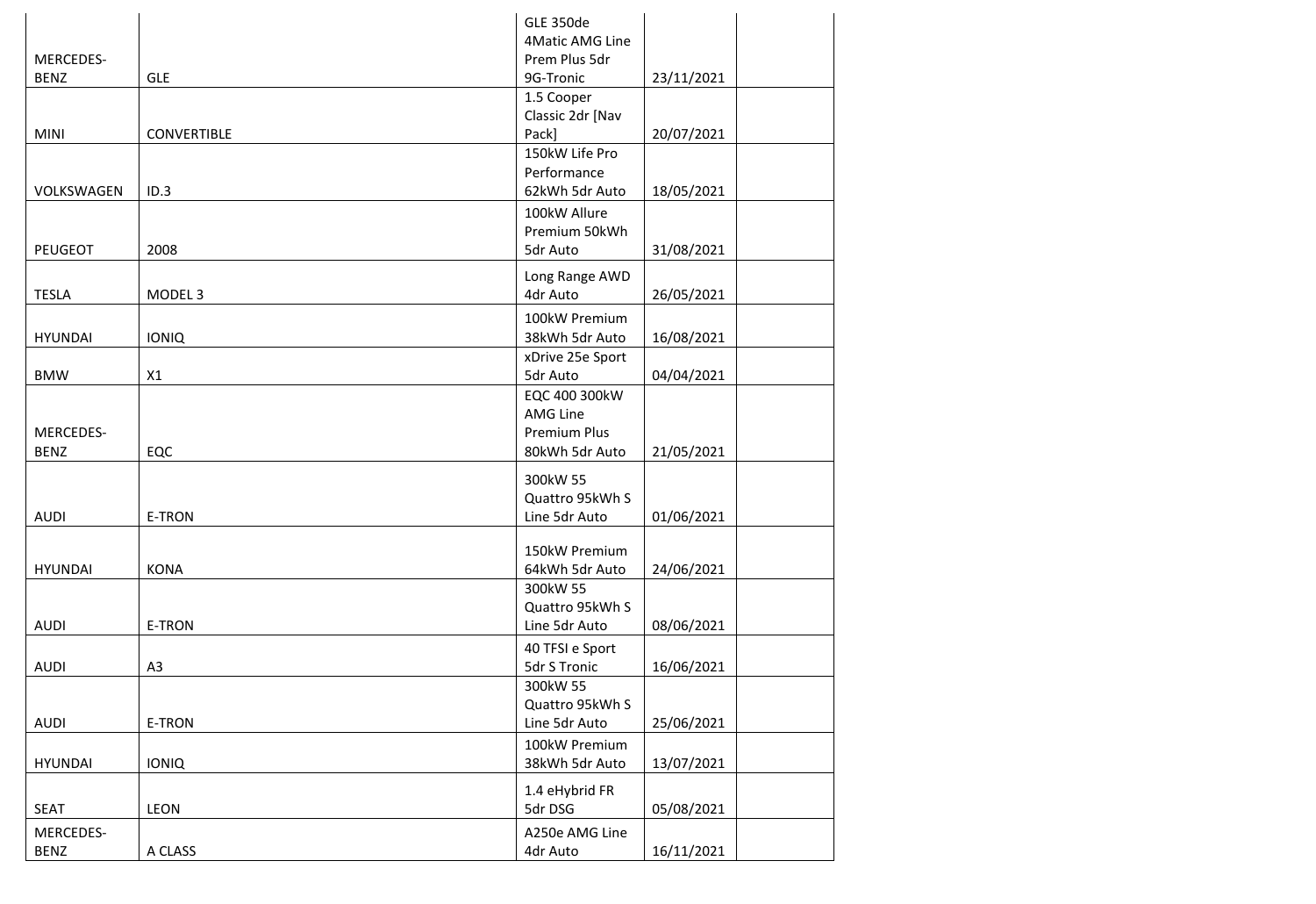|                |                    | 1.0 TSI 115 SEL          |            |
|----------------|--------------------|--------------------------|------------|
| VOLKSWAGEN     | <b>T-CROSS</b>     | 5dr                      | 20/07/2021 |
|                |                    | 25 TFSI Technik          |            |
| <b>AUDI</b>    | A1                 | 5dr                      | 07/07/2021 |
|                |                    | 135kW Cooper S           |            |
|                |                    | Level 3 33kWh            |            |
| <b>MINI</b>    | <b>НАТСНВАСК</b>   | 3dr Auto                 | 13/10/2021 |
|                |                    | 40 TFSI e Sport          |            |
| <b>AUDI</b>    | A <sub>3</sub>     | 5dr S Tronic             | 09/07/2021 |
|                |                    | 25 TFSI Technik          |            |
| <b>AUDI</b>    | A1                 | 5dr                      | 29/07/2021 |
|                |                    | 1.0 VVT-i X-Play         |            |
| <b>TOYOTA</b>  | <b>AYGO</b>        | TSS 5dr x-shift          | 13/08/2021 |
|                |                    | 100kW Premium            |            |
| <b>HYUNDAI</b> | <b>IONIQ</b>       | 38kWh 5dr Auto           | 23/07/2021 |
|                |                    | 300kW 55                 |            |
|                |                    | Quattro 95kWh S          |            |
| <b>AUDI</b>    | E-TRON             | Line 5dr Auto            | 13/09/2021 |
|                |                    | 1.5 Cooper               |            |
| <b>MINI</b>    | <b>НАТСНВАСК</b>   | Classic 5dr              | 12/08/2021 |
|                |                    | Performance              |            |
|                |                    | AWD 4dr                  |            |
|                |                    | [Performance             |            |
| <b>TESLA</b>   | MODEL <sub>3</sub> | Upgrade] Auto            | 10/09/2021 |
|                |                    | 300kW Recharge           |            |
|                |                    | Twin Plus 78kWh          |            |
| VOLVO          | <b>XC40</b>        | 5dr AWD Auto             | 22/10/2021 |
|                |                    | 150kW 2 Long             |            |
|                |                    | Range 64kWh 5dr          |            |
| KIA            | E-NIRO             | Auto<br>40 TFSI e S line | 23/11/2021 |
|                |                    | 5dr S Tronic             |            |
| <b>AUDI</b>    | A <sub>3</sub>     | [Comfort+Sound]          | 09/09/2021 |
|                |                    | 100kW SE Nav             |            |
|                |                    | Premium 50kWh            |            |
| VAUXHALL       | <b>MOKKA</b>       | 5dr Auto                 | 03/09/2021 |
|                |                    | EQA 250 140kW            |            |
|                |                    | AMG Line                 |            |
|                |                    | Premium                  |            |
| MERCEDES-      |                    | 66.5kWh 5dr              |            |
| <b>BENZ</b>    | EQA                | Auto                     | 14/09/2021 |